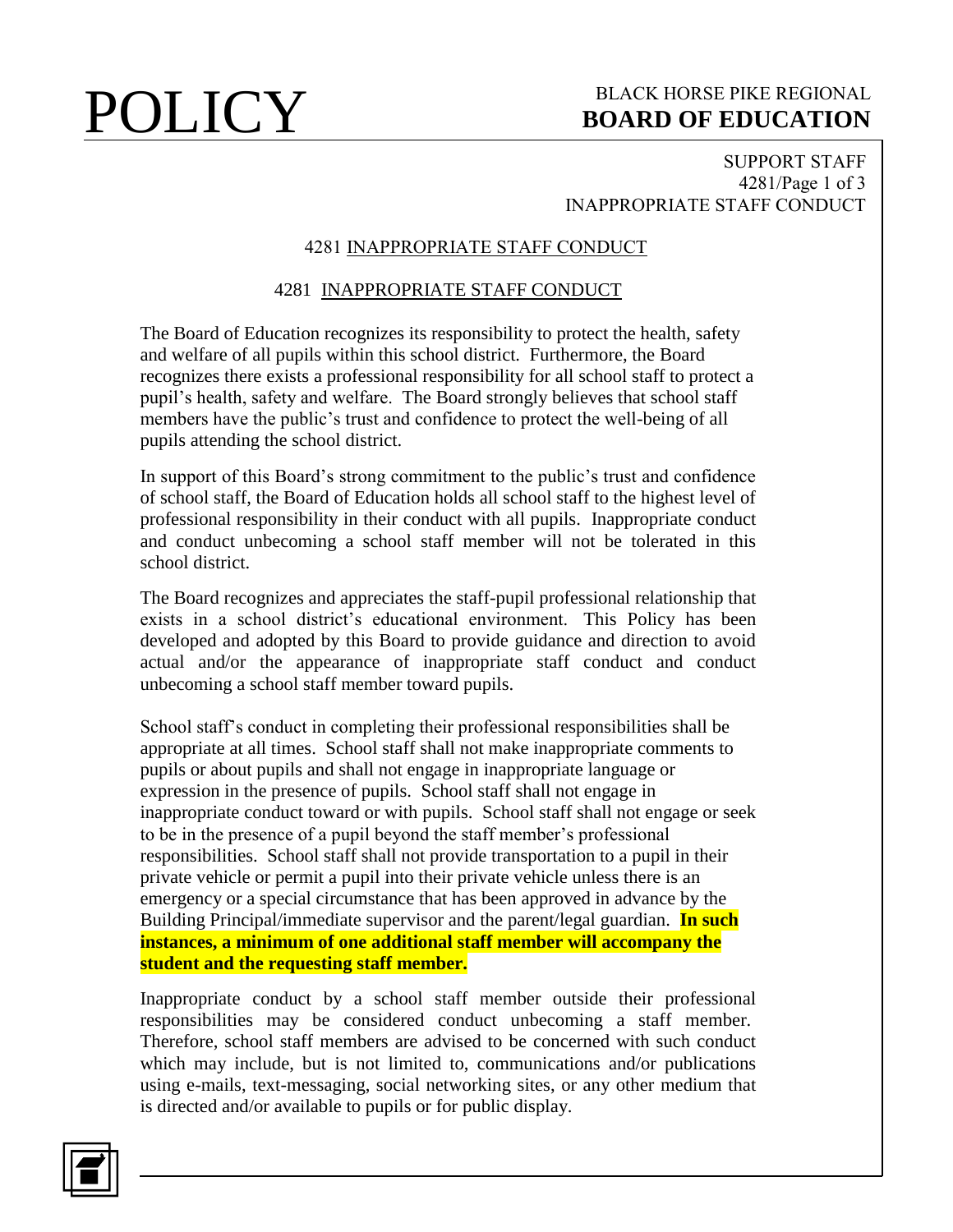## **POLICY** BLACK HORSE PIKE REGIONAL **BOARD OF EDUCATION BOARD OF EDUCATION**

SUPPORT STAFF 4281/Page 2 of 3 INAPPROPRIATE STAFF CONDUCT

A school staff member is always expected to maintain a professional relationship with pupils and school staff members shall protect the health, safety and welfare of school pupils. A staff member's conduct will be held to the professional standards established by the New Jersey State Board of Education and the New Jersey Commissioner of Education. unbecoming a staff member may also include conduct not specifically listed in this Policy, but conduct determined by the New Jersey State Board of Education, the New Jersey Commissioner of Education, an arbitration process, and/or appropriate courts to be inappropriate or conduct unbecoming a school staff member.

School personnel, compensated and uncompensated (volunteers), are required to report to their immediate supervisor or Building Principal any possible violations of this Policy. In the event the report alleges conduct by the Building Principal or the immediate supervisor, the school staff member may report directly to the District Affirmative Action Officer. In addition, school personnel having reasonable cause to believe a pupil has been subjected to child abuse or neglect or acts of child abuse or neglect as defined under N.J.S.A. 9:6-8.10 are required to immediately report to the New Jersey Department of Children and Families in accordance with N.J.A.C. 6A:16-11.1and inform the Building Principal or immediate supervisor after making such report. However, notice to the Building Principal or designee need not be given when the school staff member believes such notice would likely endanger the referrer or child(ren) involved or when the staff member believes that such disclosure would likely result in retaliation against the child or in discrimination against the referrer with respect to his/her employment.

Reports may be made in writing or with verbal notification. The immediate supervisor or Building Principal will notify the Superintendent of Schools of all reports, including anonymous reports. The Building Principal will investigate all reports with a final report to the Superintendent of Schools. The Building Principal or the Superintendent may, at any time after receiving a report take such appropriate action as necessary and as provided for in the law. This may include, but is not limited to, notifying law enforcement, notifying the New Jersey Department of Children and Families in accordance with N.J.A.C. 6A:16-11.1 and/or any other measure provided for in the law.

This Policy will be distributed to all school staff and provided to staff members at any time upon request.